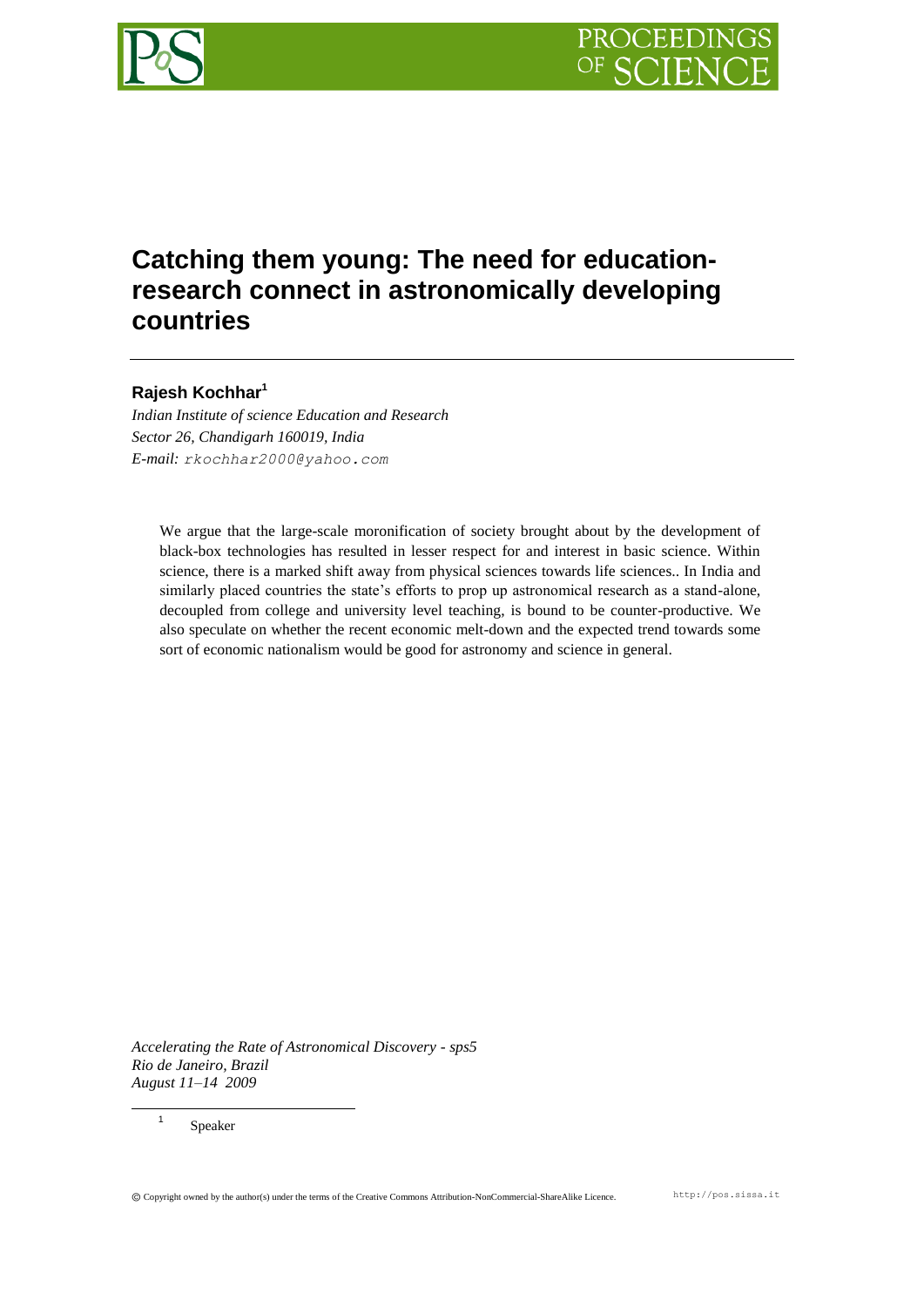It is a well established historical fact that for any discovery to take place, or make an impact on subsequent developments, it must be located in a culture of sustained activity. For creative peaks to rise, extant knowledge, especially the recent developments, must be well absorbed. Astronomy like all basic science today is a child of high technology. And yet unlike other disciplines where a new sophisticated facility tends to render the older ones redundant, there is place for all, big and small, under the astronomical sky.

In India and other similarly placed countries there is a sharp disconnect between education and research which is detrimental to both. Excitement of astronomy as an intellectual discipline and the value of the universe as a scientific test house must be conveyed to students when they are young so that in their youthful innocence and enthusiasm they may choose astronomy as a career or otherwise become supportive of it. It is thus important for senior researchers to be teachers as well.

#### **Black-box technologies versus basic science**

There are global trends and fashions that constrain the educational and research space currently available to astronomy. We must carefully analyze these constraints, and see what can be achieved within the given boundary conditions. We must also see whether the current global economic and financial crises can turn out to be beneficial for basic sciences. Even though globalization has been made possible by significant developments in technology, paradoxically enough, respect for basic principles of science has declined the world over. May be this is because the word wonder has disappeared from the dictionary of scientists and laypersons alike.

Fewer and fewer people are using their intellect the more and more so that rest of the humankind does not have to use its brains at all. This large-scale moronification of society brought about by the development of black-box technologies is of great cultural significance. There is so much of money to be made from intellectually unchallenging jobs that nobody seems to be interested in intellectual stimulation any more. Globalization has changed the employment patterns every where. This in turn has impacted the educational scene. Here I focus on those aspects from India which I believe may be relevant in a larger context also. In India higher education is still largely funded by parents. Their wishes and aspirations, peer pressure, and market demands determine the decisions of young men and women. Acquisition of employable skills rather than education in the classical sense seems to be the new mantra.

## **Recent trends**

Some trends are clearly visible. (1) There is a decided shift away from science. Brighter students are opting for areas like commerce, economics, business administration, mass communication, entertainment industry, etc.

(2) Within science, there is a shift away from physical sciences towards life sciences. Since medical education is very expensive, many students opt for basic biology, which has come a long way since the 1930s when Lord Rutherford equated all non-physics science to stamp collecting!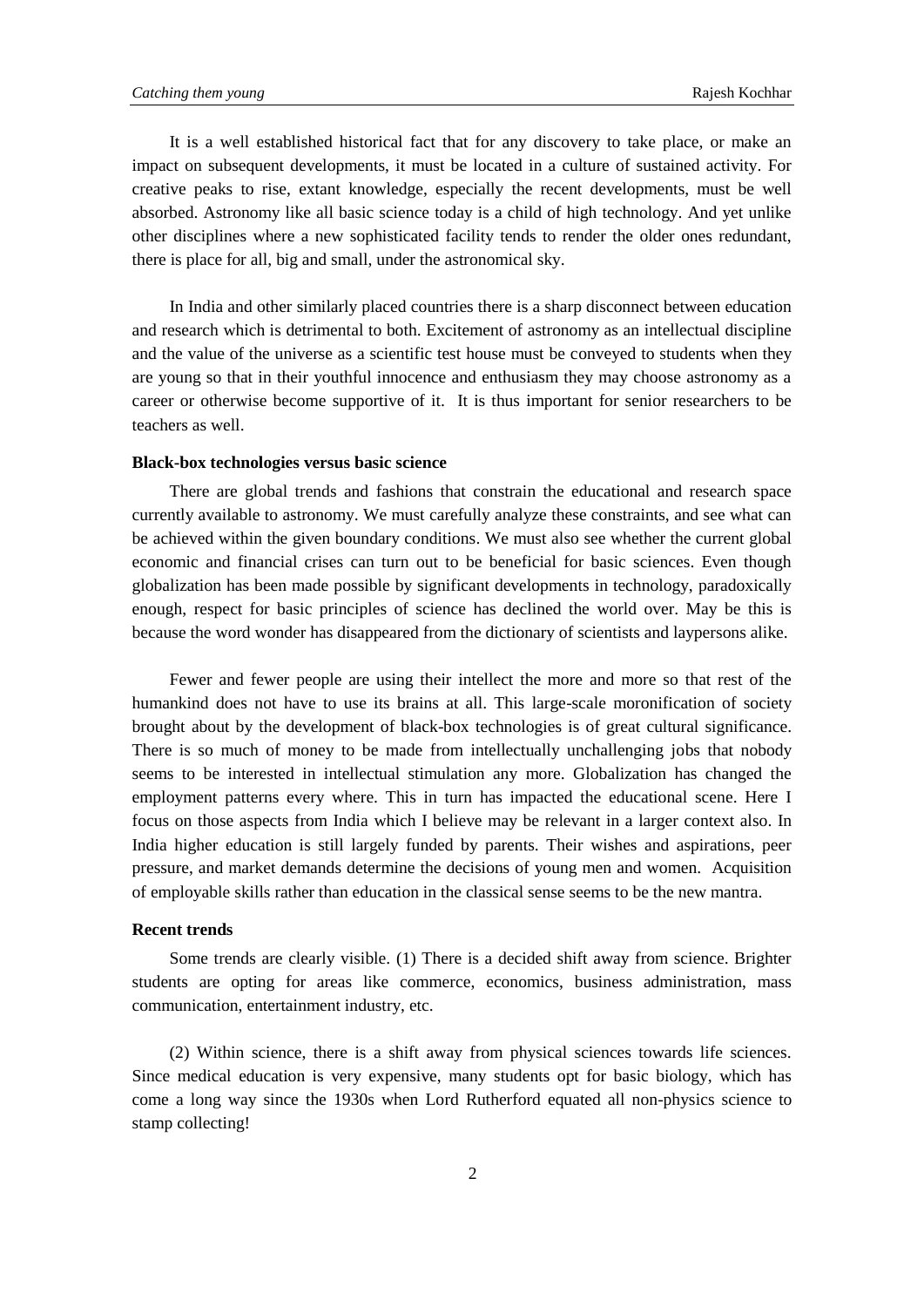Availability of doctoral fellowships and post-doc positions in US has always been a consideration with young Indian scientists. If NASA was the magnet earlier, it is NIH now. (Note that just as in the 19th century, Royal meant England, national now means US.)

(3) Physical sciences, especially physics and mathematics, rank very low in students' priority lists these days. By and large they prefer a third-rate engineering degree to a good physics degree. Even when they opt for physics, it is with a view to doing MBA later or joining government administrative service.

Number of Ph. D. fellowships available in the country has not decreased. The number of first divisions and gold medals handed out by the universities has not changed. But the quality of students choosing a research career has by and large come down heavily.

#### **Laboratories at the cost of universities**

During the second world war, western governments commandeered the trained manpower of the universities and put it to use in the war effort. But, as soon as the war needs (not the war itself) were over, universities were revitalized. Unfortunately what was a contingency plan for the west was made into national policy by India which became independent in 1947.

Indian universities had been going very well in the first half of the 20th century. They were robbed of talent to set up national labs. At the same time school and higher education was expanded without any care for quality. There was a time when a school teacher's job was considered fairly attractive. Now it is the last resort. Given the level of facilities in schools, quality of books and caliber of teaching, it should come as no surprise that for majority of students' school years are time and talent lost.

I have heard experts, including Nobel laureates, complain about quality of science teaching in US, Switzerland, and Germany. One can well imagine the situation in countries down the line. As Anna Freud pointed out, "Creative minds are known to survive any kind of bad training". But the purpose of education system should not be to create an obstacle race where only a handful of entrants survive. Rather, it should help people transcend their limitations.

As already noted, very few students are opting for physics/ mathematics degrees. (Astronomy/ astrophysics are in general not part of university education.) To top it, lab/ library facilities are inadequate and teaching largely uninspired. Out of a total of about 400 universities in India today, it is only a handful that are active in research. Research institutes, all owned or funded by the central government, are well endowed. But they come into the picture when the students have obtained their master's degree. By the time the students are already fatigued.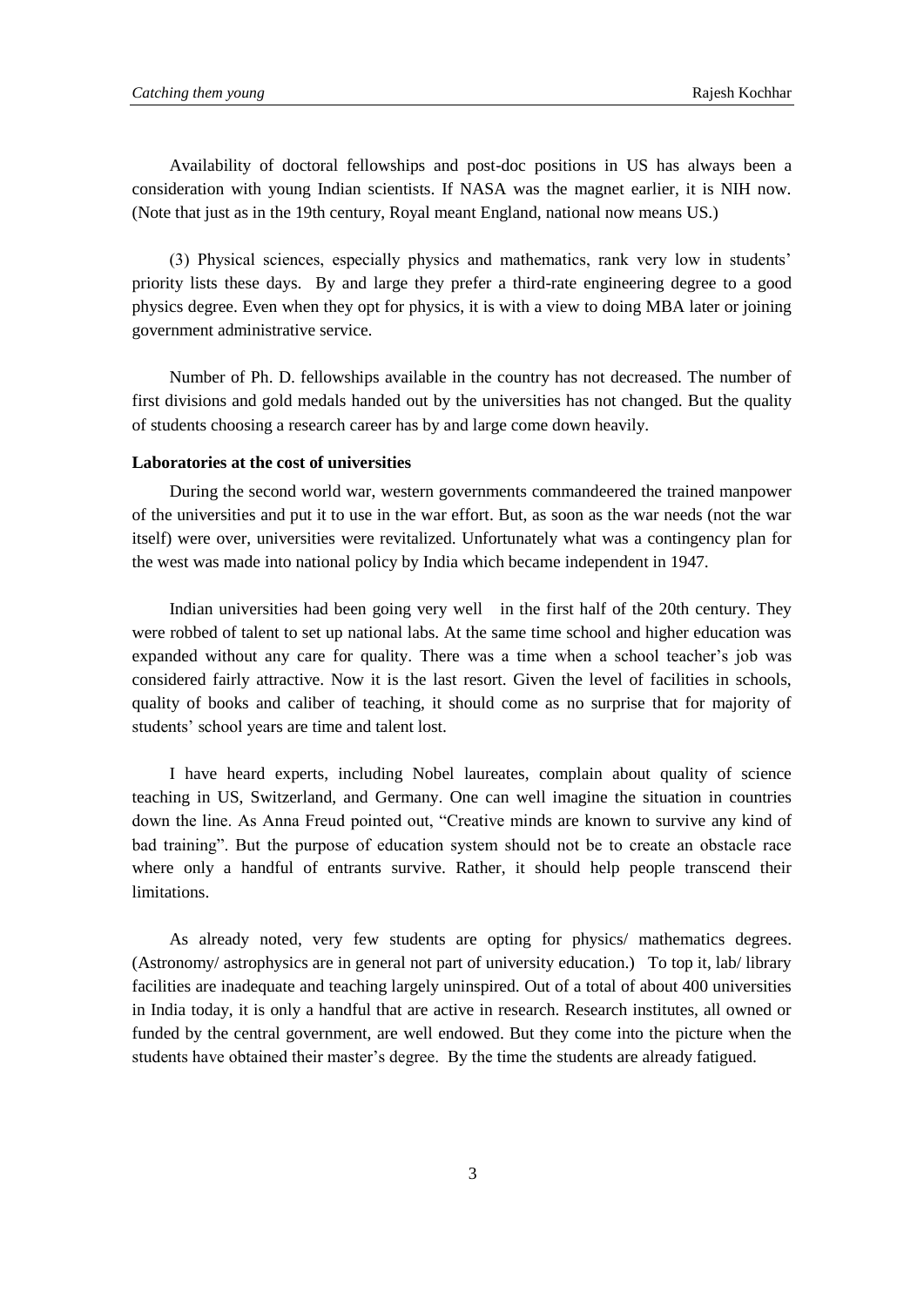The country may not see it as such, but the unstated national policy towards research is tokenism: to make an impact on the world at large. It is like contriving the tip of the iceberg with the rest of it altogether missing rather than being merely invisible.

## **Research as a corollary of education**

Science research should be seen as a corollary of science education. As a stand-alone, research is not sustainable. In the present system, the expertise of eminent researchers is of no use to those who need it the most, namely students working towards their first degree. The researchers are worried about improving their own CV by publishing in good journals, collecting citations, guiding Ph.D. students, etc. They rarely teach (except at Ph.D. level) or write textbooks. Also, providing students' lab and library require funds. Maintenance and upgradation of a lab require a certain level of infrastructural and industrial support which must come from outside the education system.

Indians take great pride in the fact that Chandrasekhar taught Yang and Lee who went on to win physics Noble prize. A recent factoid of pride is that the Google founders were mentored by an Indian professor. It would not cross India's mind that such mentoring should take place in India as well. India has started a handful of science universities (like the one I am based in) to provide rigorous science education for the students and to combine research with education for the faculty. This is a good beginning. Whether the experiment is successful or not only time can tell.

We have seen that globalization has adversely impacted the science education scene. Conversely, will the current meltdown benefit science? It is too early to say any thing. For one, the projected duration of the meltdown is being played down so that most people believe that the setback is only temporary. Personally I am inclined to believe that shrinkage of jobs in the west and onset of some sort of economic nationalism will help lesser countries retain their bright manpower and make use of it for their own good. Whether this manpower will opts for astronomy remains to be seen.

If I am forced to make a choice, I will place education above research. Well-taught, motivated students will automatically take to research. But the channel of research without educational feel will dry up. Astronomy is progressing very fast, incorporating into itself more and more disciplines. Pre-Ph. D. education must also correspondingly progress so that the gap remains manageable.

I would close by drawing your attention to an instructive observation recorded by a birdwatcher. Baby bird and mother bird are in the nest. Father bird brings in food and deposits it on the nest floor. Mother bird picks it up and feeds the baby. Suddenly the mother dies. Father continues to bring in food, but the baby dies of starvation, because the link has been broken.